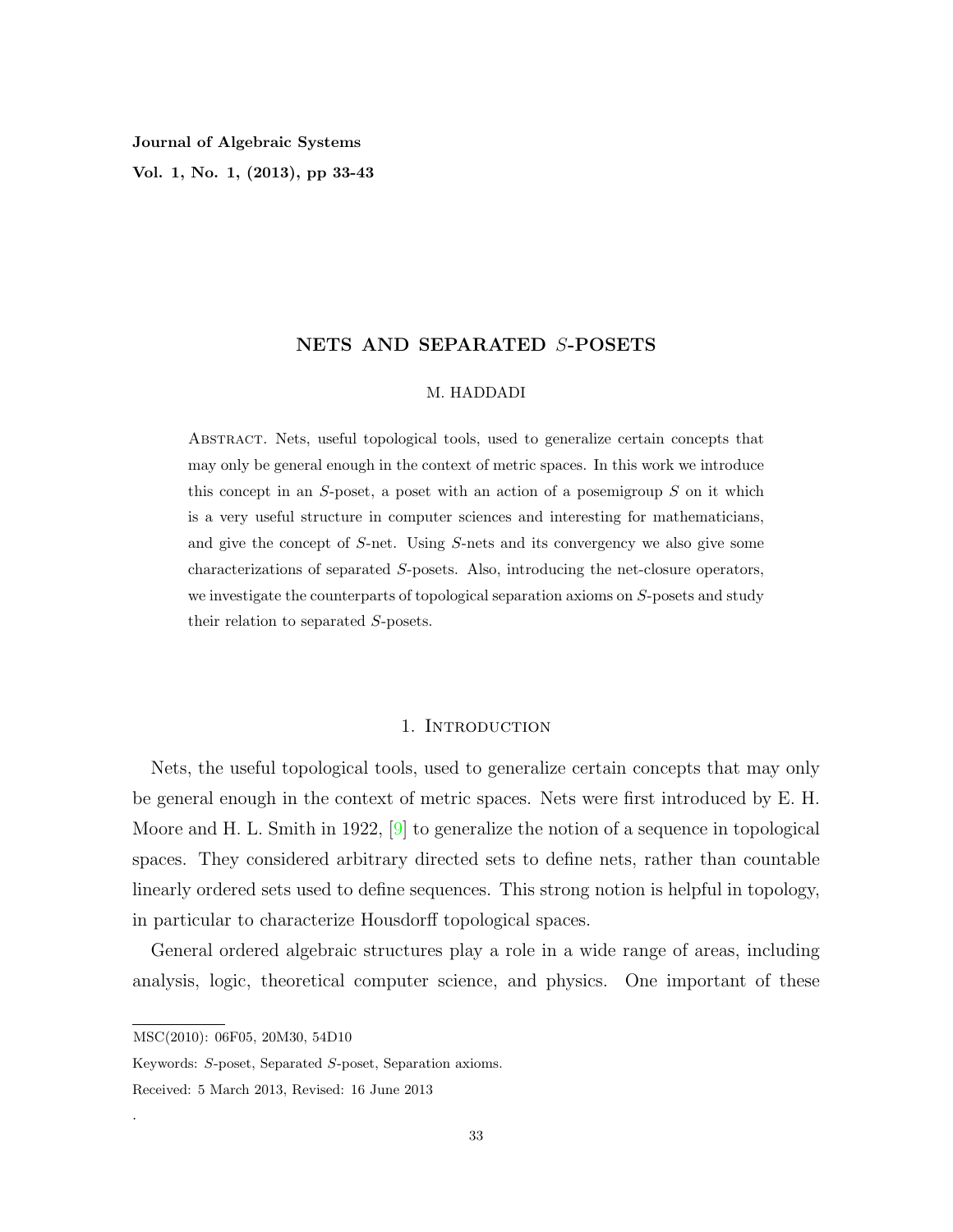#### 34 HADDADI

structures is the category of *S*-posets, the representations of a posemigroup *S* by orderpreserving maps of partially ordered sets, which is of interest to some mathematicians, see [\[2](#page-10-1), [3](#page-10-2), [4](#page-10-3), [5](#page-10-4)].

A *separated S-poset A* is an *S*-poset in which any two distinct points *a* and *b* in *A* can be separated by at least one  $s \in S$ , by  $sa \neq sb$ . The class of separated *S*-posets, can be considered as a good counterpart of Housdorff topological spaces in the context of *S*-posets, since they imply the uniqueness of limits of *S*-nets.

In this paper we will have a closer look at the interesting class of separated *S*-posets, and give some characterizations of them by the help of *S*-nets. To do so, first we give some definitions and preliminaries and we then introduce the concept of *S*-nets in an *S*-poset where *S* is a posemigroup. In the pomonid case the results are in some sense trivial. Thus we will assume from now on that *S* is a posemigroup. Also we give a definition of the convergency of *S*-nets. Then we characterize the separated *S*-posets using the uniqueness of limits of convergent *S*-nets.

We also introduce a closure operator using convergent *S*-nets, and give another characterization of separated *S*-posets.

We then investigate the counterparts of topological separation axioms on *S*-posets and we see that many of them are surprisingly equivalent to each other and imply separateness of *S*-posets.

## 2. Preliminaries

In this section we briefly recall some preliminary notions which will be used in the sequel.

<span id="page-1-0"></span>**Definition 2.1.** (i) For a semigroup *S*, a left *S-act* is a non-empty set *A* together with a mapping  $S \times A \rightarrow A$  sending  $(s, a)$  to *sa* such that (1)  $s(ta) = (st)a$ , and (2) if *S* has an identity element 1,  $1a = a$  for all  $s, t \in S$  and  $a \in A$ .

(ii) Let *A* be a left *S*-act and  $B \subseteq A$  be a non-empty subset of *A*. Then *B* is called a *subact* of *A* if  $sb \in B$ , for all  $s \in S$  and  $b \in B$ .

(iii) For each two left *S*-acts *A* and *B* a mapping  $f : A \rightarrow B$  is called an *act-morphism* (or briefly a *morphism*) if  $f(sa) = sf(a)$ , for all  $s \in S$  and  $a \in A$ .

(iv) Given a left *S*-act *A*, an equivalence relation  $\theta$  on *A* is called an *S*-act congruence (or briefly a *congruence* on *A*), if  $a\theta a'$  implies  $(sa)\theta(sa')$  for every  $a, a' \in A$  and  $s \in S$ .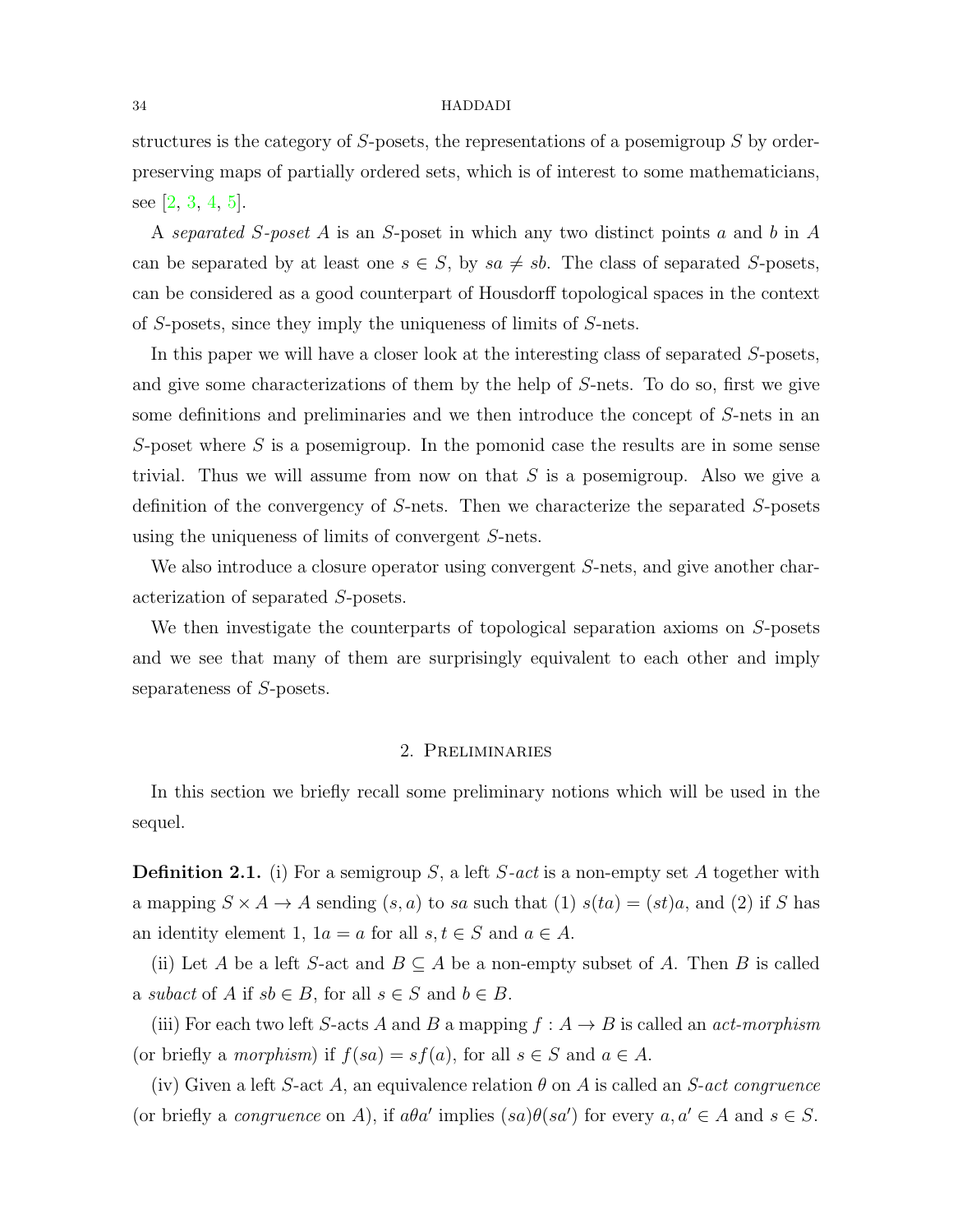A recent and complete discussion of this area is contained in the monograph Monoids, Acts and Categories by M. Kilp, U. Knauer, and A.V. Mikhalev, see [[7](#page-10-5)].

As the representation theory of a semigroup *S* by mappings of sets we study the category of *S*-acts. Now we consider the representations of a posemigroup *S* by orderpreserving maps of partially ordered sets which give us *S*-posets. See the following definition.

**Definition 2.2.** (i) A partially ordered set (briefly, a poset)  $(S, \leq)$  is said to be a *posemigroup* if it is a semigroup whose operation is order-preserving. That is for every *s*, *s*<sub>1</sub>, *s*<sub>2</sub>  $\in$  *S*,

$$
s_1 \le s_2 \Rightarrow ss_1 \le ss_2
$$
 and  $s_1s \le s_2s$ .

(ii) Let  $(S, \leq)$  be a posemigroup. Then a poset  $(A, \leq)$  is called a *(left) S*-poset if *A* is a left *S*-act such that the action of *S*,  $(s, a) \mapsto sa$ , is monotone in both variables, that is:

$$
a \le b, s \le t \Rightarrow sa \le tb,
$$

for all  $a, b \in A$  and  $s, t \in S$ , see [\[5\]](#page-10-4). Since we consider left *S*-acts and left *S*-posets in this paper, the word 'left' in the following will be dropped.

(iii) A poset  $(B, \leq_B)$  is said to be an *S*-subposet of an *S*-poset  $(A, \leq_A)$  if *B* is a subact of *A* and  $\leq_B$  =  $\leq_A \cap B^2$ .

(iv) A morphism  $f: A \rightarrow B$  from an *S*-poset *A* to an *S*-poset *B* is called an *S*-poset *morphism*, if it is order-preserving and *S*-act morphism. More explicitly,  $f(sa) = sf(a)$ and  $f(a) \le f(a')$  in *B*, if  $a \le a'$  in *A*.

(v) For any binary relation  $\theta$  on an *S*-poset *A*, one can define the relation  $\leq_{\theta}$  on *A* as follows:

$$
a \leq_{\theta} b \Leftrightarrow \exists a_1, \cdots, a_n, b_1, \cdots, b_n; a \leq a_1 \theta b_1 \leq \cdots \leq a_n \theta b_n \leq b.
$$

Then, an *S*-act congruence *θ* on an *S*-poset *A* is an *S-poset congruence* if and only if  $a\theta b$  whenever  $a \leq_{\theta} b \leq_{\theta} a$ .

The family of *S*-posets and the morphisms between them form a category which is denoted by S-Pos.

*Note* 2.3*.* We should note that the category of *S*-posets is not obtained by taking acts in the category of posets. Because in this case we will have the family of unary operations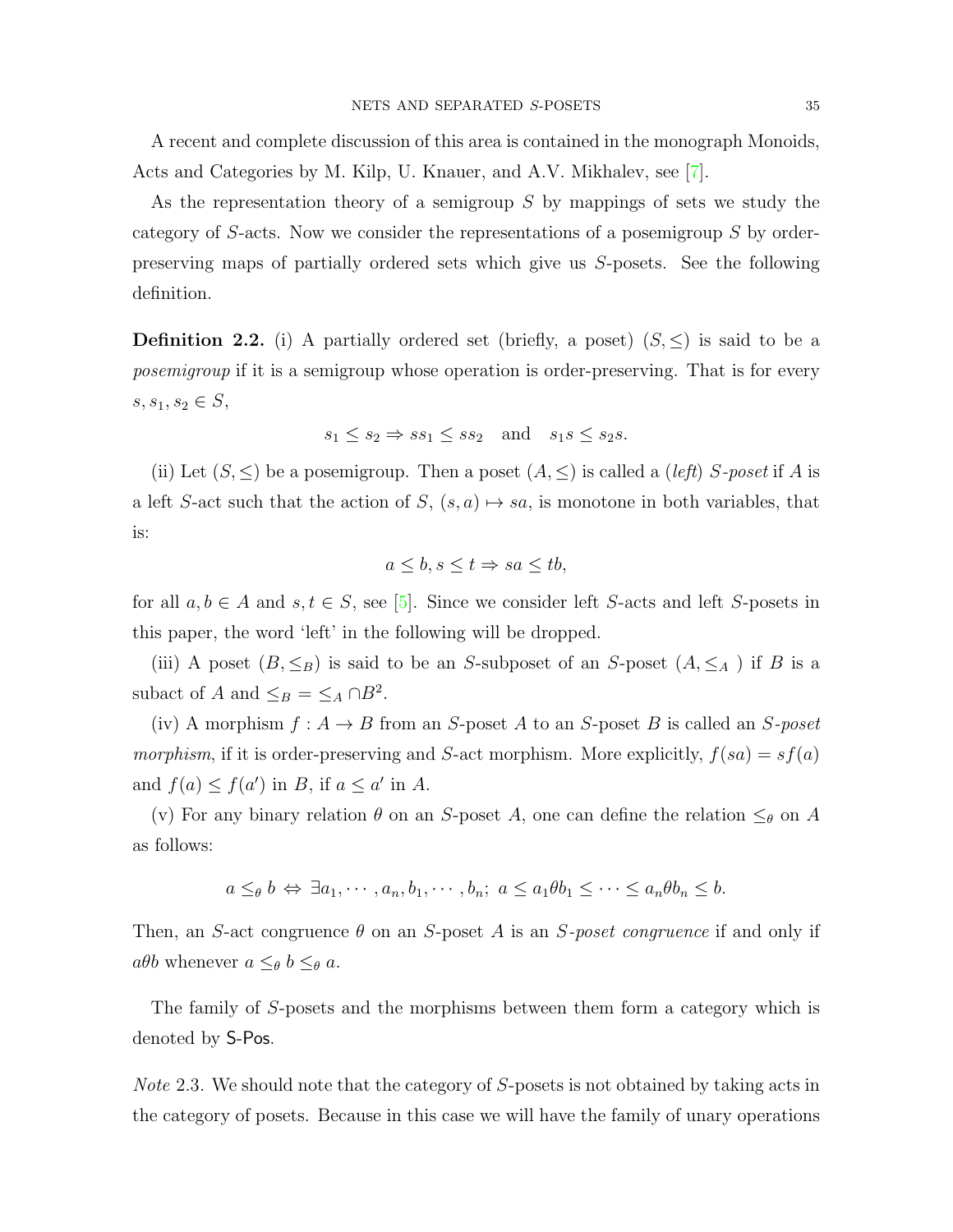#### 36 HADDADI

 $\{\lambda_s : A \to A\}_{s \in S}$  in which each  $\lambda_s : A \to A$  maps every  $a \in A$  to *sa*, for every poset *A*, as the order-preserving maps with the property that  $\lambda_s \circ \lambda_t = \lambda_{st}$ , but there is no order-relation between  $\lambda_s$ 's. That is, although by taking acts in the category of posets we will get the property that if  $a \leq a' \in A$  then  $sa \leq sa'$  for every  $s \in S$  but not the property that if  $s \le t \in S$  then  $sa \le ta$ , for every  $a \in A$ . But if one takes the action as  $\lambda : S \times A \rightarrow A$  and defining the order on  $S \times A$  component-wise, then for  $\lambda$  to be order preserving means:

$$
[(s, a) \le (t, b) \Leftrightarrow s \le \text{tand } a \le b] \Rightarrow [\lambda(s, a) \le \lambda(t, b) \Leftrightarrow sa \le \text{tb}]
$$

### 3. Nets in the context of *S*-poset

In this section we are going to introduce the notion of *S*-nets in an *S*-poset, and study the concept of convergent *S*-nets

# <span id="page-3-0"></span>**Definition 3.1.** Let *S* be a posemigroup.

(i) A *monotone*  $S$ -net (or an  $S$ -net) in an  $S$ -poset  $A$  is a monotone  $S$ -act map  $\alpha$  from the posemigroup *S*, as an *S*-poset, to the *S*-poset *A*. The posemigroup *S* is called the index set of the net. We sometimes write an *S*-net  $\alpha : S \to A$  in the form  $(a_s)_{s \in S}$ , which expresses the fact that the element  $s \in S$  is mapped to the element  $a_s$  in A by *α*. Hence, with this notation we have  $a_s \leq a_t$  if  $s \leq t$  and  $a_{st} = sa_t$ , for every  $s, t \in S$ .

(ii) Let *S* be a posemigroup and *A* be an *S*-poset. Then for every  $a \in A$ , consider  $\rho_a: S \to A$  which maps every  $s \in S$  to *sa*. Since  $\rho_a: S \to A$  preserves the order and the *S*-action,  $\rho_a: S \to A$  is an *S*-net and we call it the *S*-net *induced by a*.

(iii) We say that the *S*-net  $(a_s)_{s \in S}$  *converges to*  $a \in A$  whenever  $sa = a_s$ , for every *s* ∈ *S*. The element *a* is called the *limit* of  $(a_s)_{s \in S}$  and let  $\lim(a_s)_{s \in S}$  denote the set of all limits of the *S*-net  $(a_s)_{s \in S}$ .

*Remark* 3.2. (1) An *S*-net  $(a_s)_{s \in S}$  does not necessarily have a unique limit. For example, if we take the semigroup *S* to be the set of natural number together with taking minimum as its operation,  $(N, min)$ , and consider the chain of natural numbers N as an *S*-poset with the action  $\mu : \mathbb{N} \times \mathbb{N} \to \mathbb{N}$  sending each  $(n, m)$  to  $m - 1$  if  $m \neq 1$  and  $(n, 1)$  to 1, for every  $n \in \mathbb{N}$ . Here the constant N-net  $(a_n = 1)_{n \in \mathbb{N}}$  has two limits 1 and 2.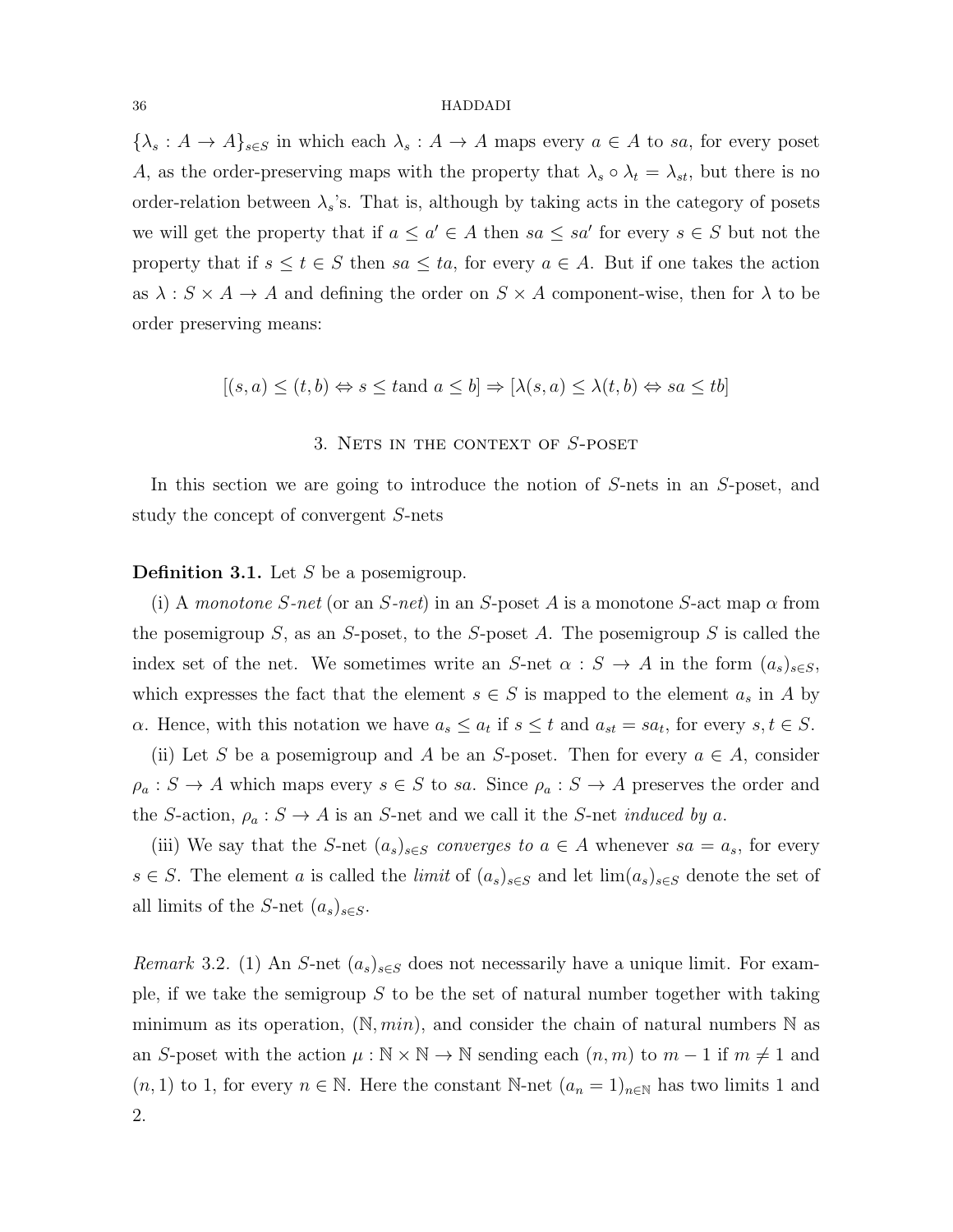(2) Let *A* be an *S*-poset and  $a \in A$ . Then the *S*-net induced by *a*, as in Definition [3.1](#page-3-0) (ii), converges to *a*. Also for every fixed (zero) element  $a \in A$ , the *S*-net induced by *a* is the constant *S*-net  $(a_s = a)_{s \in S}$  converging to *a*.

(3) The convergency notion is compatible with the morphisms in the category S-Pos. In fact, if  $f : A \rightarrow B$  is an *S*-poset morphism, then given any point *a* in *A* and any *S*-net in *A* converging to *a*, the composition of *f* with this *S*-net converges to *f*(*a*).

# 4. Separated *S*-posets

In the present section we give a characterization of separated *S*-posets. We also show that how one can make an *S*-poset into a separated one. We then introduce the net-closure operator and give another characterization of separated *S*-posets.

In the following theorem we give a characterization of *S*-posets in which limits of *S*-nets are unique. But first recall that an *S*-poset *A* is called *separated* whenever for every  $a, b \in A$  with  $sa = sb$ , for every  $s \in S$ , then  $a = b$  [[7\]](#page-10-5).

<span id="page-4-0"></span>**Theorem 4.1.** *Let S be a posemigroup and A be an S-poset. Then, the limit of an S-net in A is unique if and only if A is a separated S-poset.*

*Proof.*  $(\Rightarrow)$  Suppose that the limit of *S*-nets in *A* is unique and *sa* = *sb* for a pair *a, b* ∈ *A*, for every *s* ∈ *S*. So the induced *S*-nets by *a* and by *b*, see Definition [3.1](#page-3-0) (ii), coincide. Then the uniqueness of the limit implies that  $a = b$ .

(*⇐*) Let *a* and *b* be two limits of an *S*-net  $(a_s)_{s \in S}$  in a separated *S*-poset *A*. Then  $sa = a_s = sb$ , for every  $s \in S$ . Now since *A* is separated,  $a = b$ .

*Remark* 4.2*.* Theorem [4.1](#page-4-0) shows that if we are looking for a unique limit for an *S*-net in *A*, we should make *A* separated. The congruence defined by

$$
a\theta b \Leftrightarrow sa = sb; \quad \forall s \in S
$$

on an *S*-act *A* makes  $A/\theta$  into a separated *S*-act. The following theorem shows how we can make an *S*-poset separated.

**Theorem 4.3.** Let A be an S-poset. Then the above equivalence relation  $\theta$  is a congru*ence on A* and  $A/\theta$  *is a separated S*-poset. Moreover, if  $S = S^2$  then the set of limits *of a given*  $S$ -net  $\alpha : S \to A$  *in*  $A$  *is exactly the class*  $[a]_\theta$  *in which*  $[a]_\theta$  *is the unique limit of the*  $S$ *-net*  $\pi \circ \alpha : S \to A \to A/\theta$  *in*  $A/\theta$ *.*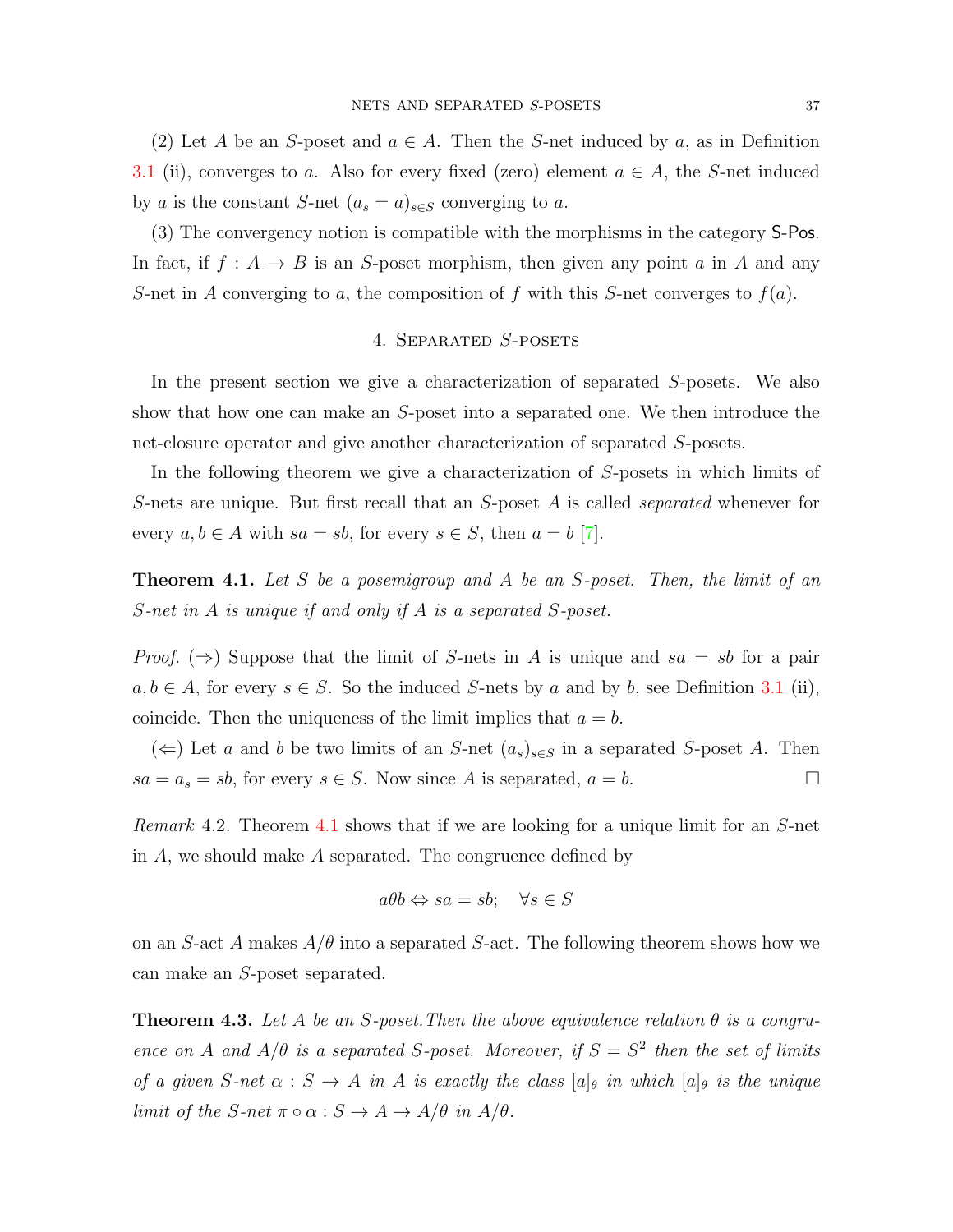#### 38 HADDADI

*Proof.* First we note that *θ* is an *S*-poset congruence, see Definition [2.1](#page-1-0) (v). Suppose that  $a \leq_{\theta} b \leq_{\theta} a$ , and therefore

 $a \leq a_1 \theta b_1 \leq \cdots \leq a_n \theta b_n \leq b;$  for some  $a_1, \cdots, a_n, b_1, \cdots, b_n$  and,

$$
b \le a'_1 \theta b'_1 \le \dots \le a'_n \theta b'_n \le a; \quad \text{for some} \quad a'_1, \dots, a'_n, b'_1, \dots, b'_n.
$$

So, for every  $s \in S$  we have:

$$
sa \le sa_1 = sb_1 \le \cdots \le sa_n = sb_n \le sb \quad \text{and},
$$

 $sb \le sa'_1 = sb'_1 \le \cdots \le sa'_n = b'_n \le sa.$ 

That is  $sa = sb$ , for every  $s \in S$ , and hence  $a\theta b$ .

Now let  $S = S^2$  and consider the *S*-nets  $\alpha : S \to A$  in *A* and  $\pi \circ \alpha : S \to A \to A/\theta$ in *A/θ*. Also let  $[a]_\theta$  be the unique limit of  $\pi \circ \alpha$ . So  $s[a]_\theta = [sa]_\theta = [a_s]_\theta$ , for every *s* ∈ *S*. We show that each *b* ∈  $[a]_θ$  is a limit of  $(a_s)_{s \in S}$ . Indeed, for every *s* ∈ *S*, since  $s = s_1 s_2$  we have  $s b = s_1 s_2 b = s_1 s_2 a = s_1 a_{s_2} = a_{s_1 s_2} = a_s$ . The second equation is true, since  $[a]_\theta = [b]_\theta$  and the third is for  $[s_2a]_\theta = [a_{s_2}]_\theta$ . So  $b \in \lim(a_s)_{s \in S}$ . The converse is obviously true by the properties of congruences in  $S$ -posets.  $\Box$ 

Now we want to define the concept of the set of boundary points of a subset *B* of an *S*-post *A* as well as the boundary of a subset *Y* of a topological space *X*, and introduce the net-closure operator *Cnet* on *S*-posets to construct a topology on an *S*-poset for investigating the separation axioms on that in the next section.

First recall the definition of the categorical *closure operator* from [\[10](#page-10-6)] on a category *A* which is given by a family  $cl = (cl_A)_{A \in \mathcal{A}}$  of maps from the class of subojects of *A* to itself which satisfies the following conditions for all subobjects  $X, Y \leq A$ :

(i) 
$$
X \le cl_A(X)
$$
  $(cl_A \text{ is extensive})$   
\n(ii)  $X \le Y \Rightarrow cl_A(X) \le cl_A(Y)$   $(cl_A \text{ is monotone})$   
\n(iii)  $f(cl_A(X)) \le cl_A(f(X))$   $(cl_A \text{ is continuous})$ 

in which *f* is a morphism from *X* to *Y* . Also the subobject *X* of *A* is called *cl-closed in A* whenever  $cl_A(X) = X$ .

Now we are ready to give the definition of net-closure as follows: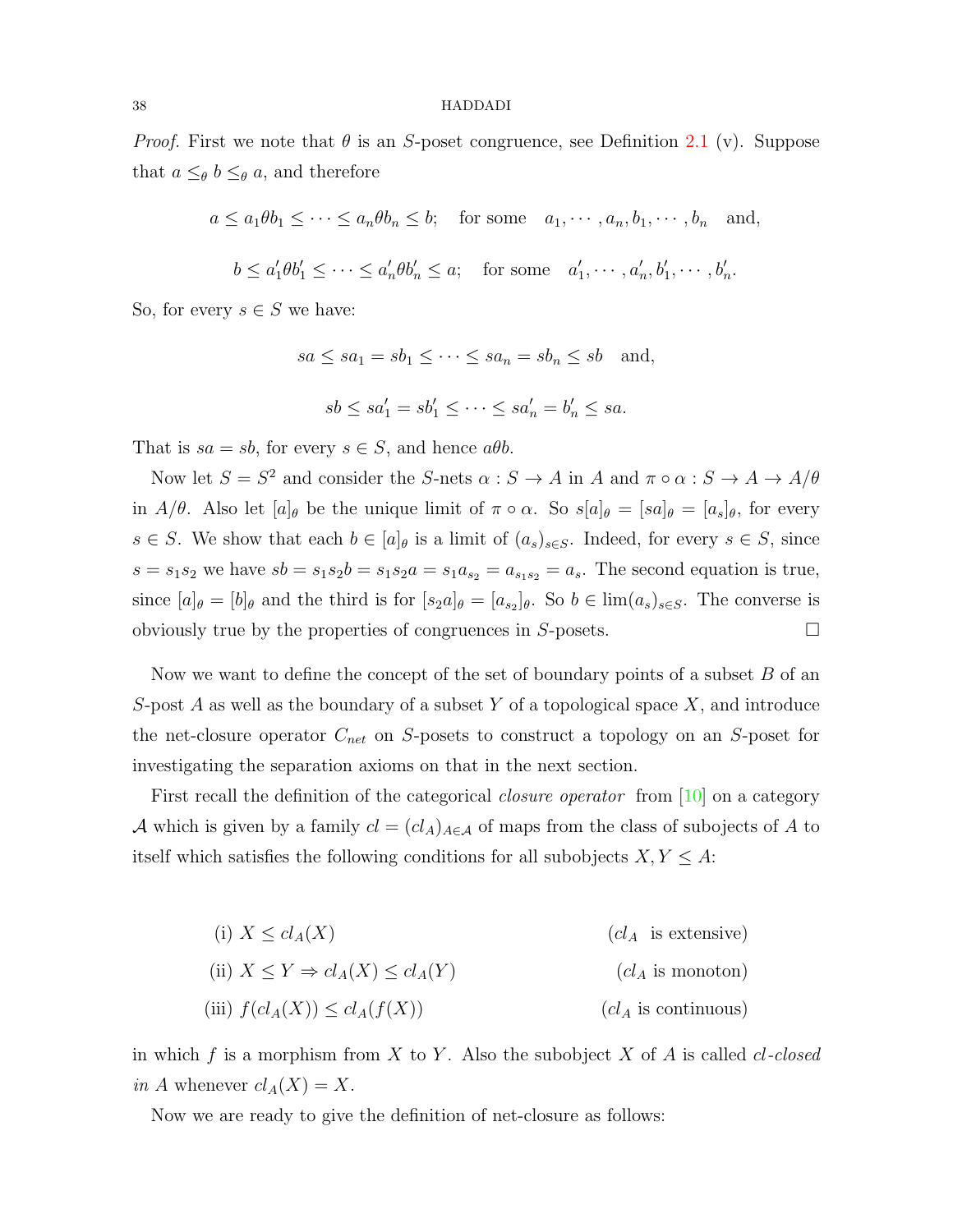**Definition 4.4.** (1) The set of the *boundary points* of a subset *X* of an *S*-poset is defined to be the set

$$
X' = \{ a \in A \mid \text{there exists an } S \text{-net } \alpha : S \to X; a \in \lim(\alpha) \}.
$$

(2) In the category S-Pos we define the family  $C_{net} = (C_{netA})_{A \in S - P_{OS}}$  and call it a *net-closure* as follows: given *S*-poset *A*,

$$
C_{netA}: S\text{-subposet}(A) \to S\text{-subposet}(A)
$$

maps each *S*-subposet  $X \leq A$  to  $C_{netA}(X) = X \cup X'$ .

**Lemma 4.5.** *The above defined Cnet is a closure operator.*

*Proof.* First note that for every *S*-poset *A* and an *S*-subposet *X* of *A*, the set *X ∪ X′* is an *S*-subposet of *A*. Because, for every  $a \in X'$  which is a limit of an *S*-net such as  $\alpha : S \to X$  and every  $t \in S$ ,  $ta$  is a limit of the net  $\beta = \alpha \circ \lambda_t : S \to S \to X$ in which  $\lambda_t : S \to S$  maps each  $s \in S$  to  $st$ , since  $\beta(s) = \alpha(st) = a_{st} = sta$ . That is  $C_{netA}(X)$  is an *S*-subposet of *A*. Also the conditions (i) and (ii) for a closure operator are clearly satisfied. For the third condition, let  $f: X \to Y$  be an *S*-poset morphism from an *S*-subposet *X* to an *S*-subposet *Y* and  $a \in X'$ . So there exists an S-net  $\alpha : S \to X$  such that  $a \in \lim(a_s)_{s \in S}$ . Then  $sf(a) = f(sa) = f(a_s) = \alpha \circ f(s)$ . So  $f(a)$  is a boundary point of  $f(X)$ .

*Remark* 4.6*.* In [[6,](#page-10-7) [8\]](#page-10-8) where the authors take the semigroup *S* to be the chain of natural numbers N together with taking minimum as its operation, a closure operation  $C_s$  defined by  $C_s(X) = \{a \in A \mid sa \in X, \text{ for all } s \in \mathbb{N}\},\$ for every *S*-poset *X* of *A*. Thus every element *a* of  $C_s(X)$  is a limit of the induced *S*-net by *a* in *X*, and every element *a* of  $C_{net}(X)$  which is a limit of some *S*-net in *X* belongs to  $C_s$ . That is, in N-posets,  $C_{net}$  is exactly  $C_s$ .

Given an *S*-poset *A* one can consider a *net-topology* with respect to the net-closed *S*-subposets. Also every directed complete poset, that is a poset containing the join of directed subsets, is equipped with a topology which is called the *Scott-topology* [[1](#page-10-9)]. In a directed complete poset *P*, a subset *A* of *P* is *Scott-closed* if and only if it is a lower set and is closed under supremum of directed subsets. Now what is the relation between Scott-topology and the net-topology? See the following theorem.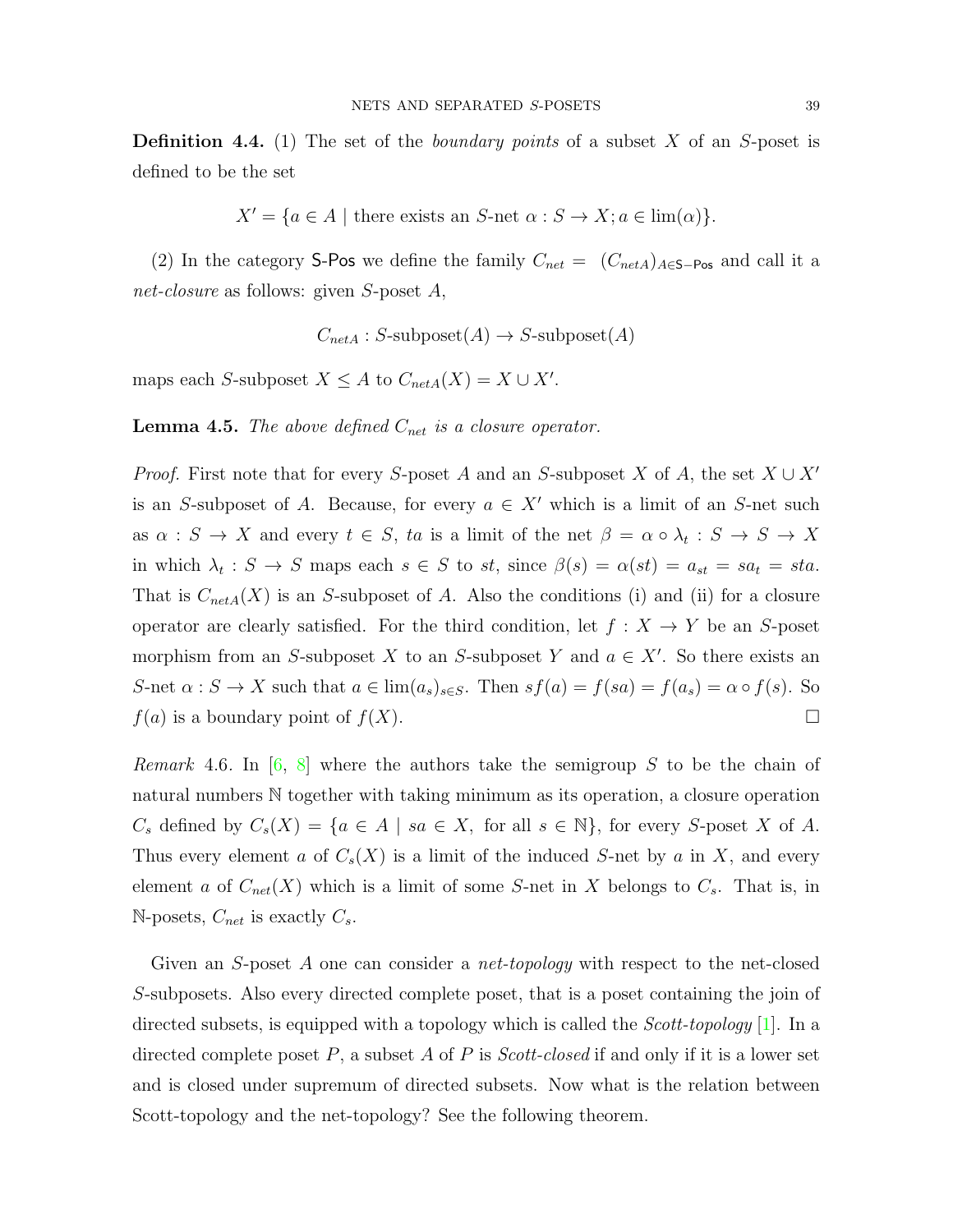**Theorem 4.7.** *Let S be a directed posemigroup and A be a directed S-poset. Then the Scott-topology is finer than the net-topology, that is, every Scott-closed S-subposet of A is a net-closed one, whenever*  $sa \leq b$ , for every  $s \in S$ , if  $a \leq b$ .

*Proof.* Let *A* be a directed *S*-poset, *B* be a Scott-closed *S*-subposet of *A*,  $\alpha : S \to B$ be an *S*-net in *B*, and  $a \in \lim(a_s)_{s \in S}$ . Since  $(a_s)_{s \in S}$  is a directed family and *B* is Scott-closed, the family  $(a_s)_{s \in S}$  has a supremum in *B*, namely *b*. So  $sa = a_s \leq b$  for every  $s \in S$ , and hence  $a \in B$ .

The following theorem gives another characterization of separated *S*-posets.

**Theorem 4.8.** *An S*-poset *A* is separated if and only if the diagonal  $\Delta_A = \{(a, a) \mid a \in A\}$ *A} is*  $C_{net}$ -closed in  $A \times A$ .

*Proof.* ( $\Rightarrow$ ) Let *A* be separated,  $\alpha$  :  $S \rightarrow \Delta_A$  be an *S*-net in  $\Delta_A$ , and  $(a, b) \in \lim(\alpha)$ . Then  $\alpha(s) = s(a, b) = (sa, sb)$ , for each  $s \in S$ . Since  $\alpha$  is an *S*-net in  $\Delta_A$ , we have  $(sa, sb) = \alpha(s) \in \Delta_A$ , for each  $s \in S$ . Therefore  $sa = sb$ , for each  $s \in S$  and hence  $a = b$ . That is  $(a, b) \in \Delta_A$ .

( $\Leftarrow$ ) For the converse, let *sa* = *sb*, for every *s* ∈ *S*. Then consider the *S*-net induced by  $(a, b)$ , that is  $\rho_{(a,b)}$ :  $S \to \Delta_A$ , which converges to  $(a, b)$ . Now, since  $\Delta_A$  is  $C_{net}$ -closed,  $a = b$ .

As a corollary of the above theorem and Theorem [4.1,](#page-4-0) we have the following theorem:

<span id="page-7-0"></span>**Theorem 4.9.** *For an S-poset A, the following are equivalent:*

- (i) *Limits of nets in A are unique.*
- (ii) *A is separated.*
- (iii) *The diagonal*  $\Delta_A$  *is*  $C_{net}$ -closed *S*-subposet of  $A \times A$ .

5. Separation axioms and Separated *S*-posets

In this section we want to study some of the counterparts of topological separation axioms for *S*-posets. But before that, we remark that since in this section we are working only with a fixed *S*-poset *A*, we denote  $C_{netA}$  simply by  $C_{net}$ .

# **Definition 5.1.** An *S*-poset is said to be:

(1)  $T_0$  if for every pair of distinct element  $a, b \in A$  there exists a  $C_{net}$ -closed Ssubposet  $F_a$  containing *a* but not *b*, or there exists a  $C_{net}$ -closed *S*-subposet  $F_b$  containing *b* but not *a*.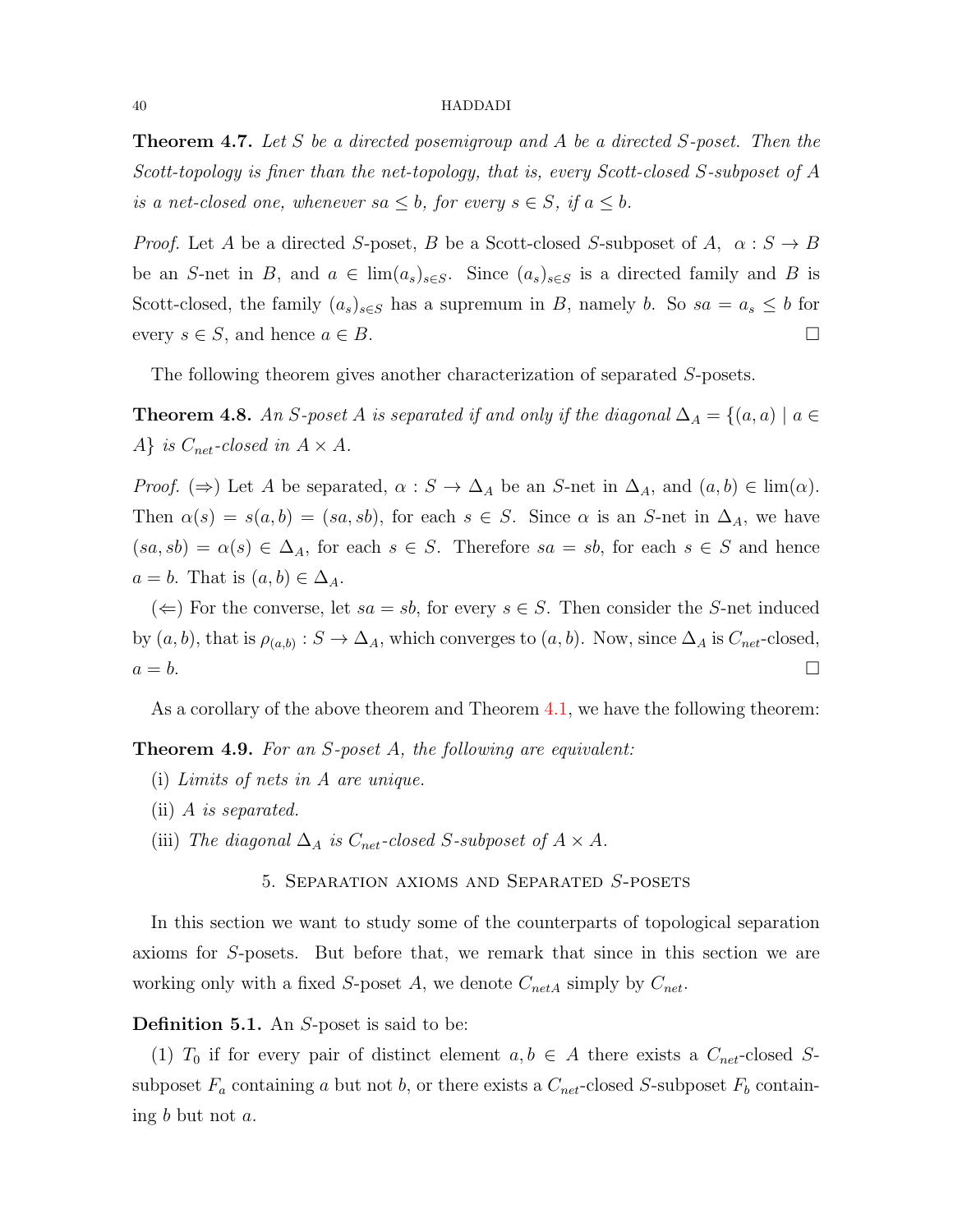(2)  $T_1$  if for every pair of distinct element  $a, b \in A$  there exists a  $C_{net}$ -closed Ssubposet  $F_a$  containing *a* but not *b*, and there exists a  $C_{net}$ -closed *S*-subposet  $F_b$  containing *b* but not *a*.

(3)  $T_2$  if for every pair of distinct element  $a, b \in A$  there exists a  $C_{net}$ -closed Ssubposet  $F_a$  containing *a* but not *b*, and there exists a  $C_{net}$ -closed *S*-subposet  $F_b$  containing *b* but not *a* such that  $F_a \cap F_b = \emptyset$ .

(4)  $T_3$  if for each  $a \in A$ , the *S*-subposet  $S^1a$  is the least  $C_{net}$ -closed *S*-subposet containing *a*, in which  $S^1a$  means the union of S*a* and the singleton set  $\{a\}$  which is an *S*-subposet.

(5)  $T_4$  if for every *S*-subposet *B* and every  $b \in B$  there exists a  $C_{net}$ -closed *S*-subposet *F*<sup>*b*</sup> with  $b \in F_b \subseteq B$ .

*Remark* 5.2*.* One can see that:

$$
T_4 \Leftrightarrow T_3
$$
 and  $T_2 \Rightarrow T_1 \Rightarrow T_0$ 

The implication  $T_4 \Rightarrow T_3$  is because of the fact that  $S^1a$  is the least *S*-subposet containing  $a$ , so, by  $T_4$ , it should be closed. The other implications are gotten directly by definitions.

For the converse of the other implications the following theorem is helpful.

<span id="page-8-0"></span>**Theorem 5.3.** *For an S-poset A the following are equivalent:*

- $(1)$  *A is*  $T_1$ *.*
- (2) For distinct element  $a, b$  we have  $a \notin C_{net}(Sb)$  and  $b \notin C_{net}(Sa)$ .
- (3) For each element  $a \in A$ ,  $Sa = \{a\}$ .

(4) *The intersection of all the*  $C_{net}$ -closed *S*-subposets containing an element  $a \in A$ *is {a}.*

*Proof.* (1)  $\Rightarrow$  (2) We can consider the *C*<sub>net</sub>-closed *S*-subposet  $F_a$  containing *a* but not *b* and the  $C_{net}$ -closed *S*-subposet  $F_b$  containing *b* but not *a*, since *A* is  $T_1$ . Then we have  $Sa \subseteq S^1a \subseteq F_a$  and  $b \notin F_a$ . Hence  $C_{net}(Sa) \subseteq F_a$  and  $b \notin C_{net}(Sa)$ . By the same way one can see that  $a \notin C_{net}(Sb)$ .

(2)  $\Rightarrow$  (3) For each *a* ∈ *A* and *s* ∈ *S* if *sa*  $\neq$  *a* then *sa*  $\notin C_{net}(Sa)$  and this is a contradiction.

(3)  $\Rightarrow$  (1) If each element of *A* is a fixed point then every singleton set  $\{a\}$  is  $C_{net}$ closed. Because, first of all  $\{a\}$  is an *S*-subposet and the only net in  $\{a\}$  is the constant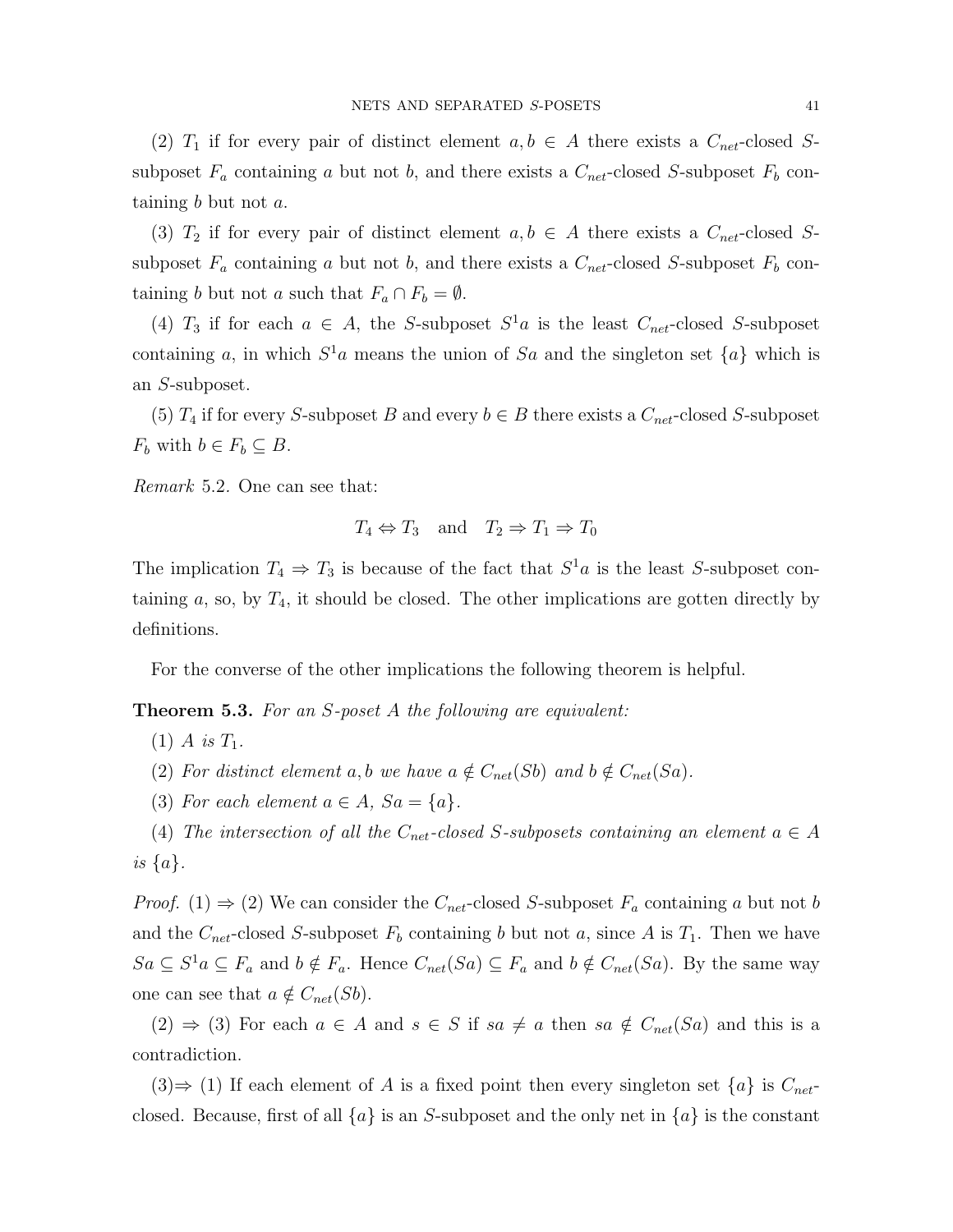*S*-net  $(a_s)_{s \in S} = (a)$  and the only limit of this *S*-net is *a*. So every distinct pair *a*, *b* in *A* can be separated by *Cnet*-closed *S*-subposets.

 $(1) \Rightarrow (4)$  Let the intersection of all the  $C_{net}$ -closed *S*-subposets containing an element  $a \in A$  have another element such as  $b \neq a$ . Then, since A is  $T_1$ , there is a  $C_{net}$ -closed *S*-subposet *F<sup>a</sup>* containing *a* but not *b* and this is a contradiction.

 $(4) \Rightarrow (1)$  Since the intersection of  $C_{net}$ -closed *S*-subposets is a  $C_{net}$ -closed *S*-subposet,  ${a}$  is  $C_{net}$ -closed and hence every two distinct points *a, b* of *A* can be separated by  ${a}$ and  $\{b\}$ .

<span id="page-9-0"></span>**Corollary 5.4.** (1) *Now the above theorem results that:*

$$
T_4 \Leftrightarrow T_3 \Leftrightarrow T_2 \Leftrightarrow T_1 \Rightarrow T_0
$$

*For*  $T_3 \Leftrightarrow T_2$ , we note that  $T_3 \Leftrightarrow T_1 \Leftrightarrow T_2$ .

(2) *The third statement of Theorem* [5.3](#page-8-0) *ensures that every T*<sup>1</sup> *S-poset is separated.*

(3) *We should note that Axiom T*<sup>2</sup> *is not the topological Hausdorff property. Because the requirement for the topological Hausdorff axiom in terms of closed sets is that their union to be the whole space. Here using Theorem [4.9](#page-7-0) we reserve the term of Hausdorff S-posets for the separated ones.*

*Note* 5.5. As it is mentioned in Corollary [5.4](#page-9-0), every  $T_1$  *S*-poset is  $T_0$  but the converse is not necessarily true. For example, take *S* to be *N* and *A* to be the chain  $2 = \{x, y\}$ in which  $x \leq y$  and  $sx = x$  for every  $s \in S$  and  $1y = x$  and  $sy = y$  for each  $1 \leq s$ . Then  $A$  is  $T_0$  but not  $T_1$ .

**Theorem 5.6.** *Let S be a commutative semigroup and A be a T*<sup>1</sup> *S-poset. Then the only S-nets in A are the constant S-nets. Moreover, every S-net has a unique limit.*

*Proof.* Let  $\alpha : S \to A$  be a nonconstant *S*-net in *A*. Then for each pair  $s, t \in S$ , by the third statement in Theorem [5.3](#page-8-0), we know that  $a_s$  and  $a_t$  are fixed. So we have  $a_s = ta_s = a_{ts} = a_{st} = sa_t = a_t$ . Hence  $\alpha$  is a constant *S*-net  $(a_s = a)_{s \in S}$ , for some  $a \in A$  and it converges to a. Further more, since every  $T_1$  *S*-poset is separated, Corollary [5.4](#page-9-0) (2), so the limit of *S*-nets are unique, Theorem [4.1](#page-4-0).  $\Box$ 

**Theorem 5.7.** *Every T*<sup>0</sup> *S-poset is separated.*

*Proof.* To prove this, we use Theorem [4.1](#page-4-0) and show that the limits of *S*-nets are unique. Suppose that  $\alpha : S \to A$  is an *S*-net in the *S*-poset *A* which is  $T_0$ . Also suppose that